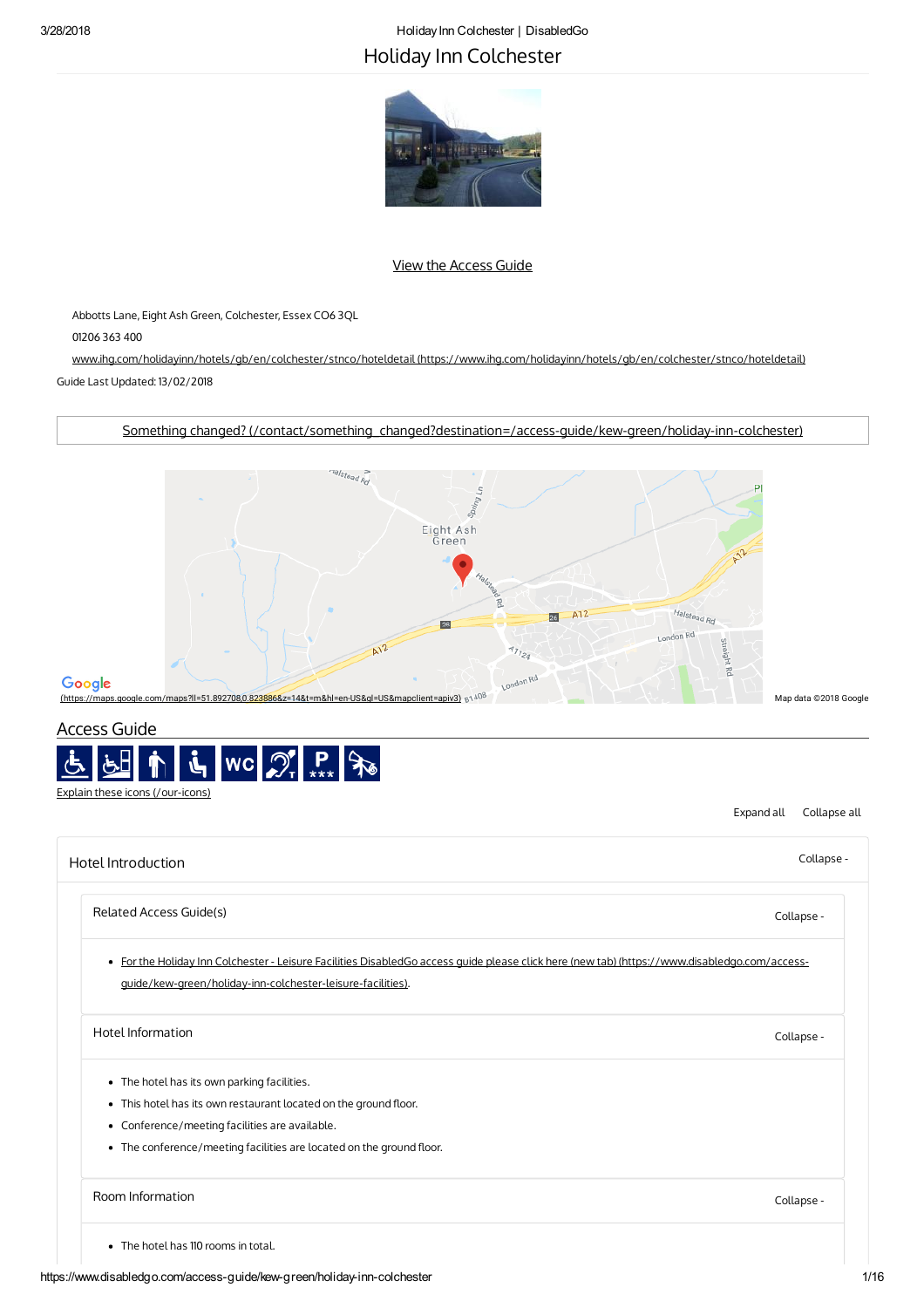- There is an/are accessible room(s) within the hotel.
- The accessible room(s) is/are located on the ground floor.
- The hotel has 2 accessible room(s) with accessible ensuite facilities.
- There is/are 2 accessible room(s) with a bath.
- There is an/are adjoining room(s) available for the accessible room(s).
- The accessible rooms are 43m -48m from the hotel entrance.
- $\bullet$  There is a/are standard room(s) available on the ground floor.
- There is an/are adjoining room(s) available for the standard room(s).
- Rooms on other floors are accessed via stairs.
- Bed raisers are not available on request.
- Bath mats are available on request.
- All televisions have subtitles available.

#### <span id="page-1-0"></span>[Getting](#page-1-0) Here

Collapse -

By Road [Collapse](#page-1-3) -

- <span id="page-1-3"></span>• The hotel is located just off the A12.
- This hotel has a car park which is free for all users.

By Bus [Collapse](#page-1-4) -

- <span id="page-1-4"></span>There is a bus stop within 150 metres of the hotel.
- There are several bus routes which stop on Halstead Road close to the hotel.These routes are 82A/82B/83/83A/83B/88/88A/88B and 716.
- For more information on Metro Transit please click here (opens new tab) (http://www.metrotransit.co/?

[&utm\\_source=adcenter&utm\\_medium=cpc&utm\\_term=colchester%20bus%20times&utm\\_network=o&utm\\_campaign=BusCities&location=UK\)](http://www.metrotransit.co/?&utm_source=adcenter&utm_medium=cpc&utm_term=colchester%20bus%20times&utm_network=o&utm_campaign=BusCities&location=UK).

By Train [Collapse](#page-1-5) -

- <span id="page-1-5"></span>• The nearest Railway Station is Marks Tey.
- Marks Tey Station is in the Centre of Colchester and is approximately 3 miles from the Hotel.There are several bus and taxis routes available from the station to the hotel.
- For more information on National Rail please click here (opens new tab) [\(http://www.nationalrail.co.uk/stations\\_destinations/MKT.aspx\)](http://www.nationalrail.co.uk/stations_destinations/MKT.aspx).

#### <span id="page-1-1"></span>Getting Help and [Assistance](#page-1-1)

Collapse -

- There is a member of staff available for help and assistance.
- Staff receive disability awareness/equality training.
- Staff do not receive deaf awareness training.
- There is not a member of staff trained in British Sign Language.
- British Sign Language interpreters cannot be provided on request.
- The alternative formats documents can be provided in include; large print on request and different languages on request.
- There is an assistance dog toilet or toileting area at the venue/near by.
- The assistance dog toilet or toileting area is located on the grassed areas in the car park.
- Water bowls for assistance dogs are available.
- There are not mobility aids available.

<span id="page-1-2"></span>[Parking](#page-1-2) (Hotel) Collapse -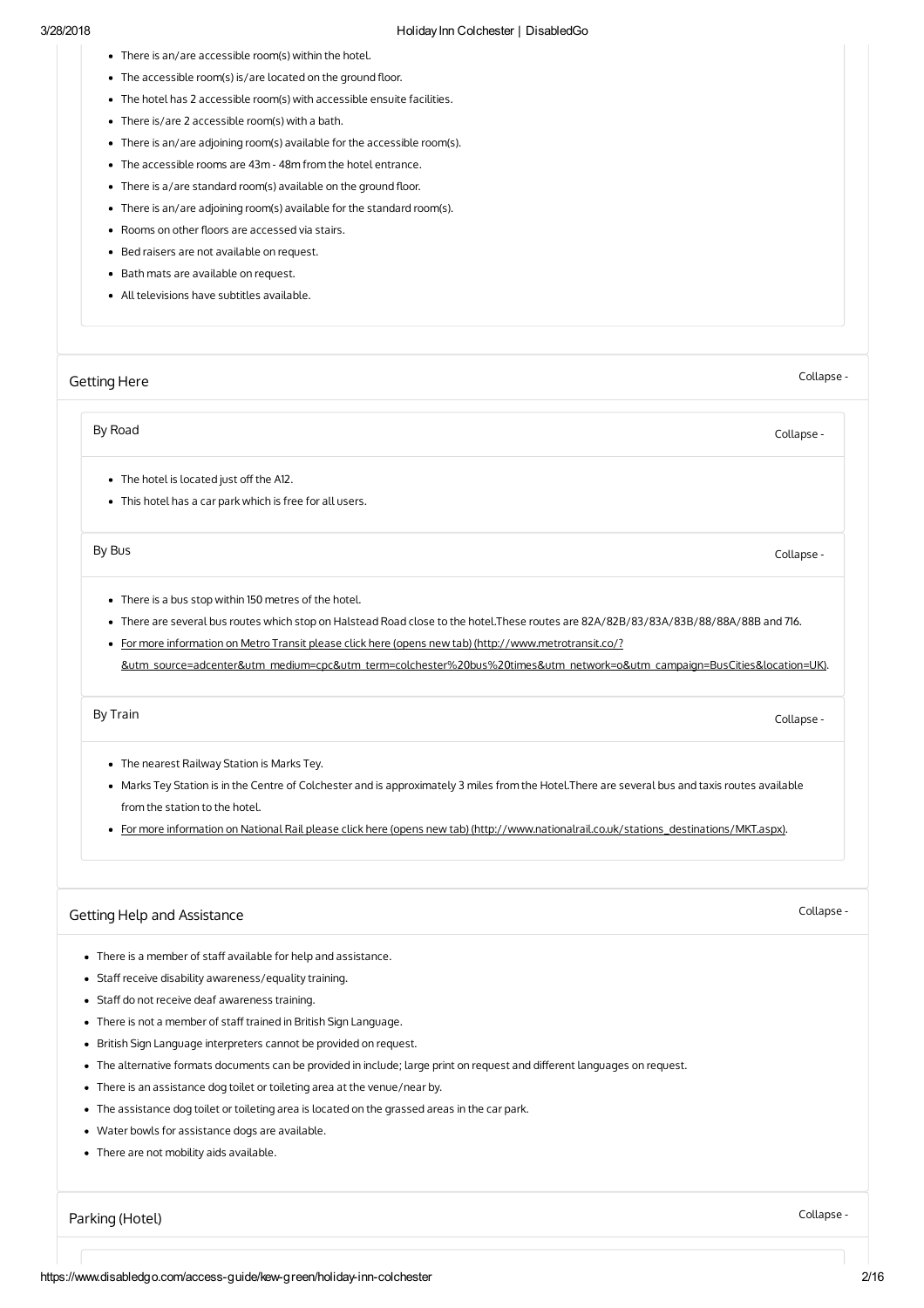<span id="page-2-0"></span>

| 3/28/2018 | Holiday Inn Colchester   DisabledGo                                                                             |            |  |  |  |
|-----------|-----------------------------------------------------------------------------------------------------------------|------------|--|--|--|
|           | Parking                                                                                                         | Collapse - |  |  |  |
|           | • The hotel does have its own parking facilities.                                                               |            |  |  |  |
|           | • The car park is located at the front of the hotel.                                                            |            |  |  |  |
|           | • The car park type is open air/surface.                                                                        |            |  |  |  |
|           | • The car park does not have a height restriction barrier.                                                      |            |  |  |  |
|           | • The car park does not have a barrier control system.                                                          |            |  |  |  |
|           | • The car park surface is tarmac.                                                                               |            |  |  |  |
|           | • There is a/are Blue Badge parking bay(s) available.                                                           |            |  |  |  |
|           | • The Blue Badge bay(s) markings are faded.                                                                     |            |  |  |  |
|           | • There is/are 3 designated Blue Badge parking bay(s) within the car park.                                      |            |  |  |  |
|           | • The dimensions of the designated Blue Badge parking bay(s) surveyed are 395cm x 590cm (12ft 12in x 19ft 4in). |            |  |  |  |
|           | • There is a 120cm hatched zone around the Blue Badge parking bay(s).                                           |            |  |  |  |
|           | • Parking spaces for Blue Badge holders do not need to be booked in advance.                                    |            |  |  |  |
|           | • Clearly marked/signposted parent and child parking bays are not available.                                    |            |  |  |  |
|           | • All parking spaces are provided on a first come first served basis.                                           |            |  |  |  |
|           | • There is an additional car park for visitors.                                                                 |            |  |  |  |
|           | • There is a car park outside the leisure facilities.                                                           |            |  |  |  |
|           | Paying                                                                                                          | Collapse - |  |  |  |
|           | • There are not parking charges for the car park.                                                               |            |  |  |  |
|           | Access from the Car Park                                                                                        | Collapse - |  |  |  |
|           | • The route from the car park to the entrance is accessible to a wheelchair user with assistance.               |            |  |  |  |
|           | • Assistance may be required because there is/are dropped kerbs.                                                |            |  |  |  |
|           | • The entrance is clearly visible from the car park.                                                            |            |  |  |  |
|           | • The surface on the approach to the entrance is tarmac and concrete tiles.                                     |            |  |  |  |
|           | • There is a road to cross between the car park and the entrance.                                               |            |  |  |  |

- <span id="page-2-2"></span><span id="page-2-1"></span>There is tactile paving on dropped kerbs between the car park and the entrance.
- The nearest designated Blue Badge parking bay is approximately 49m (53yd 1ft) from the hotel entrance.

# Drop-off Point(s) Collapse -

<span id="page-2-3"></span> $\bullet$  There is not a/are not clearly marked drop-off point(s).









1 and  $\begin{array}{ccc} 2 & 3 & 4 \end{array}$ 

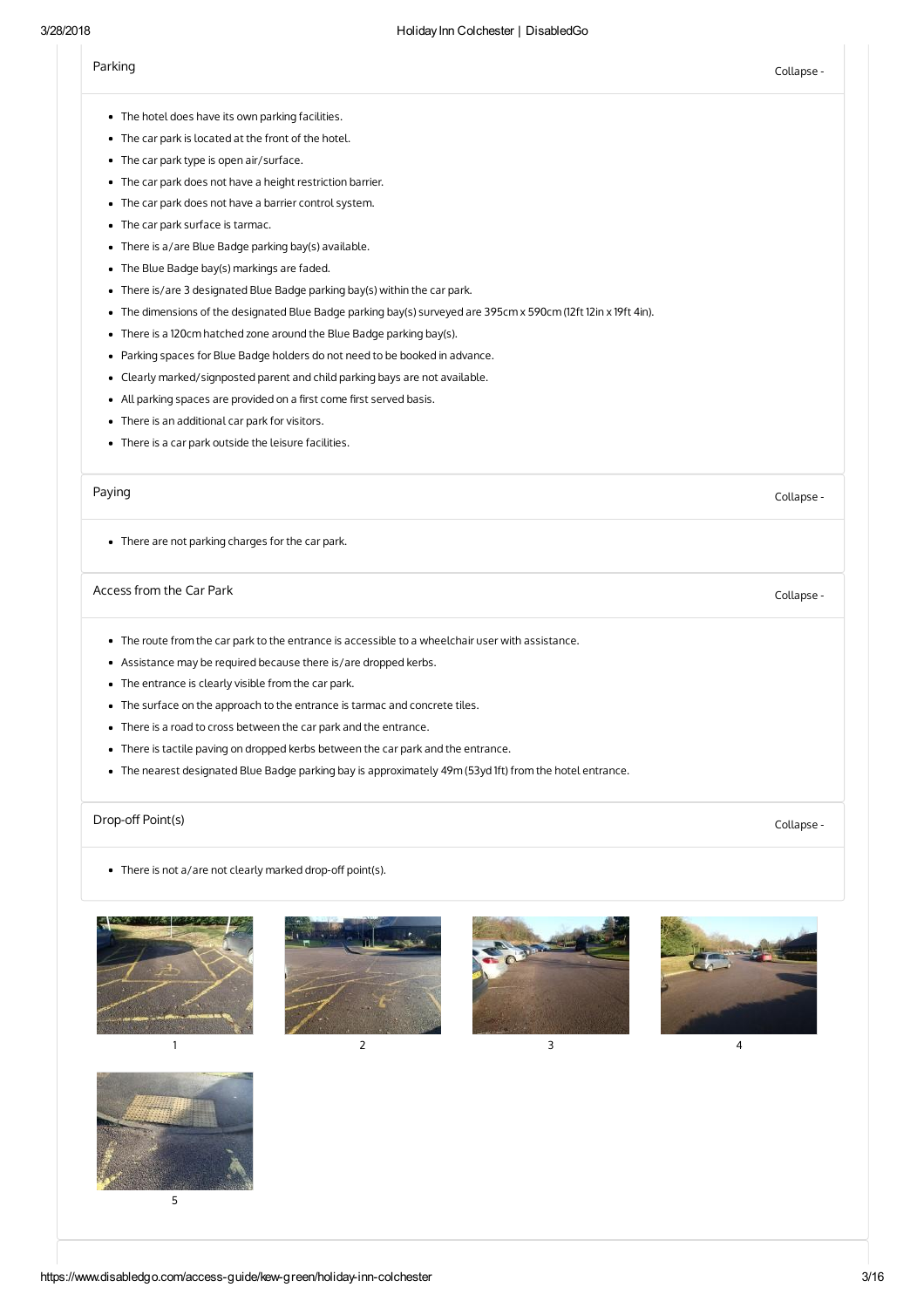# Parking (Leisure [Facilities\)](#page-3-0) Collapse - Collapse - Collapse - Collapse - Collapse -

<span id="page-3-6"></span><span id="page-3-5"></span><span id="page-3-4"></span><span id="page-3-3"></span><span id="page-3-2"></span><span id="page-3-1"></span><span id="page-3-0"></span>

|                                                                                                                       | Collapse - |  |  |  |
|-----------------------------------------------------------------------------------------------------------------------|------------|--|--|--|
| • The venue does have its own parking facilities.                                                                     |            |  |  |  |
| • The car park is located at the front of the leisure facilities.                                                     |            |  |  |  |
| • The car park type is open air/surface.                                                                              |            |  |  |  |
| • The car park does not have a height restriction barrier.                                                            |            |  |  |  |
| • The car park does not have a barrier control system.                                                                |            |  |  |  |
| • The car park surface is tarmac.                                                                                     |            |  |  |  |
| • There is a/are Blue Badge parking bay(s) available.                                                                 |            |  |  |  |
| • The Blue Badge bay(s) is/are clearly marked.                                                                        |            |  |  |  |
| • There is/are 2 designated Blue Badge parking bay(s) within the car park.                                            |            |  |  |  |
| • The dimensions of the designated Blue Badge parking bay(s) surveyed are 380cm x 595cm (12ft 6in x 19ft 6in).        |            |  |  |  |
| • There is a 120cm hatched zone around the Blue Badge parking bay(s).                                                 |            |  |  |  |
| • Parking spaces for Blue Badge holders do not need to be booked in advance.                                          |            |  |  |  |
| • Clearly marked/signposted parent and child parking bays are not available.                                          |            |  |  |  |
| • All parking spaces are provided on a first come first served basis.                                                 |            |  |  |  |
| • There is an additional car park for visitors.                                                                       |            |  |  |  |
| • There is parking available in the hotel main car park.                                                              |            |  |  |  |
| Paying                                                                                                                | Collapse - |  |  |  |
| • There are not parking charges for the car park.                                                                     |            |  |  |  |
| Access from the Car Park                                                                                              | Collapse - |  |  |  |
| • The route from the car park to the entrance is accessible to a wheelchair user with assistance.                     |            |  |  |  |
| • Assistance may be required because there is/are dropped kerbs.                                                      |            |  |  |  |
| • The entrance is clearly visible from the car park.                                                                  |            |  |  |  |
| • The surface on the approach to the entrance is tarmac.                                                              |            |  |  |  |
| • There is not a road to cross between the car park and the entrance.                                                 |            |  |  |  |
| • There is tactile paving on dropped kerbs between the car park and the entrance.                                     |            |  |  |  |
| • The nearest designated Blue Badge parking bay is approximately 15m (16yd 1ft) from the leisure facilities entrance. |            |  |  |  |
| Drop-off Point(s)                                                                                                     | Collapse - |  |  |  |
| • There is not a/are not clearly marked drop-off point(s).                                                            |            |  |  |  |
| $\overline{2}$<br>3<br>$\mathbf{1}$                                                                                   | 4          |  |  |  |
|                                                                                                                       | Collapse - |  |  |  |
| Outside Access (Hotel Entrance)                                                                                       |            |  |  |  |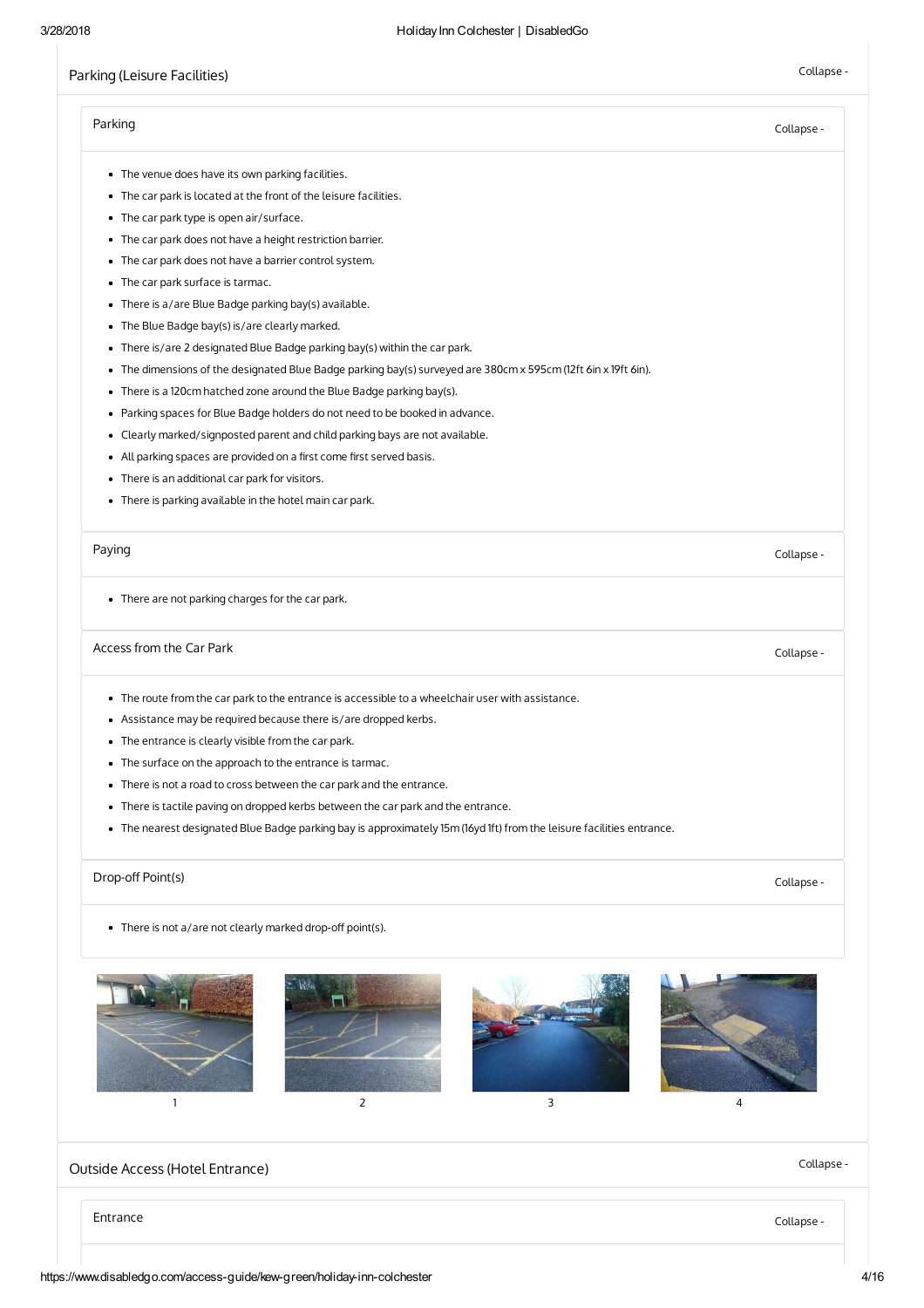- This information is for the entrance located at the front of the hotel.
- The entrance area/door is clearly signed.
- There is step-free access at this entrance.
- There is a canopy or recess which provides weather protection at this entrance.
- The entrance door(s) does not/do not contrast visually with its immediate surroundings.
- The bell/buzzer is not in a suitable position to allow wheelchair users to gain access.
- The height of the bell/buzzer is 110cm (3ft 7in).
- The main door(s) open(s) automatically (towards you).
- The door(s) is/are double width.
- The width of the door opening is 165cm.
- There is a second set of doors.
- The door(s) open(s) automatically (towards you).
- The door(s) is/are double width.
- The width of the door opening is 162cm.
- There are bollards at this entrance.
- The minimum width between the bollards is 133cm.
- There is a member of staff available for assistance at this entrance.
- There is a slope with a very easy incline.











# $5\overline{6}$

<span id="page-4-0"></span>[Reception](#page-4-0)

#### Collapse -

### [Reception](#page-4-1) Collapse -

- <span id="page-4-1"></span>The reception point is located to the left as you enter via the hotel entrance.
- The reception point is approximately 9m (9yd 2ft) from the hotel entrance.
- The reception area/desk is clearly visible from the entrance.
- There is step-free access to the reception point.
- There is a clear unobstructed route to the reception point.
- . There are no windows, TVs, glazed screens or mirrors behind the reception point which could adversely affect the ability of someone to lip read.
- The reception counter is not placed in front of a background which is patterned.
- The lighting levels at the reception point are good.
- The height of the reception counter is high (110cm+).
- There is sufficient space to write or sign documents on the counter.
- There is not a lowered section of the counter.
- The counter is staffed.
- There is not a bell to attract attention.
- Clipboards can be provided to anyone who is unable to use the desk.
- There is a hearing assistance system at the reception point.
- $\bullet$  The type of system is a fixed loop.

#### https://www.disabledgo.com/access-guide/kew-green/holiday-inn-colchester 5/16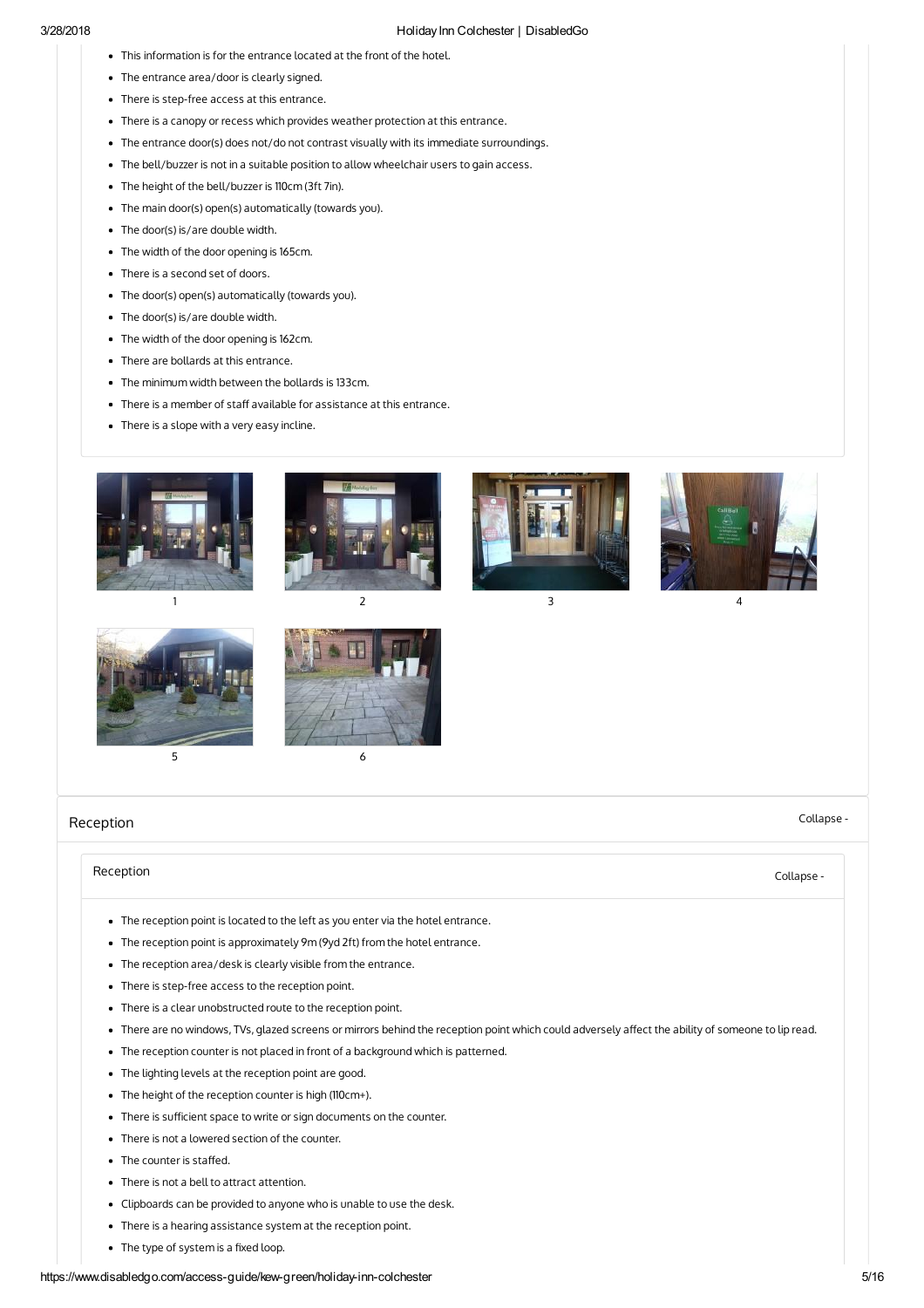- The hearing assistance system is signed.
- Staff are trained to use the system.
- Signs and universally accepted symbols or pictograms, indicating lifts, stairs, WCs, circulation routes and other parts of the building are not provided in the reception area.
- The type of flooring in the reception area is carpet and concrete tiles.

# [Reception](#page-5-1) Waiting Area **Collapse** - Collapse -

- <span id="page-5-1"></span>There is a waiting area close to the reception point.
- Access to the waiting area is unobstructed.
- There is a mixture of seating with and without armrests.
- There is sufficient space for a wheelchair user to use the waiting area.



#### <span id="page-5-0"></span>Getting [Around](#page-5-0)

#### Collapse -

#### <span id="page-5-2"></span>[Access](#page-5-2) **Collapse - Collapse - Collapse - Collapse** - Collapse - Collapse - Collapse - Collapse - Collapse - Collapse -

- There is step-free access throughout the majority of the building.
- There is a steep ramp, with handrails on both sides, for access to leisure facilities.
- The width of the ramp/slope is 144cm (4ft 9in).
- This slope is shown in photographs 4 and 5.
- There is/are 3 clearly marked step(s), with handrails on both sides, for access to the main restaurant seating area.
- The height of the step(s) is/are between the recommended 15cm and 18cm.
- The going of the step(s) is/are between the recommended 30cm and 45cm.
- These steps are shown in photographs 6 and 7.
- There is/are 2 clearly marked step(s), with handrails on both sides, for access to the main restaurant seating area.
- The height of the step(s) is/are between the recommended 15cm and 18cm.
- The going of the step(s) is/are between the recommended 30cm and 45cm.
- These steps are shown in photographs 7 and 8.

#### [Circulation](#page-5-3) Collapse -

- <span id="page-5-3"></span>There are doors in corridors/walkways which have to be opened manually.
- The type of flooring in corridors/walkways is carpet, stone and wood.
- . There is some flooring in corridors/walkways which includes patterns or colours which could be confusing or look like steps or holes to some people.
- . There is some flooring in corridors/walkways which is shiny and could cause issues with glare or look slippery to some people.
- There is good colour contrast between the walls and floor in the majority of corridors/walkways.
- The lighting levels are good.
- Access to other floors/levels is via stairs.

#### [Signage](#page-5-4) Collapse -

<span id="page-5-4"></span>• Wayfinding signage is provided.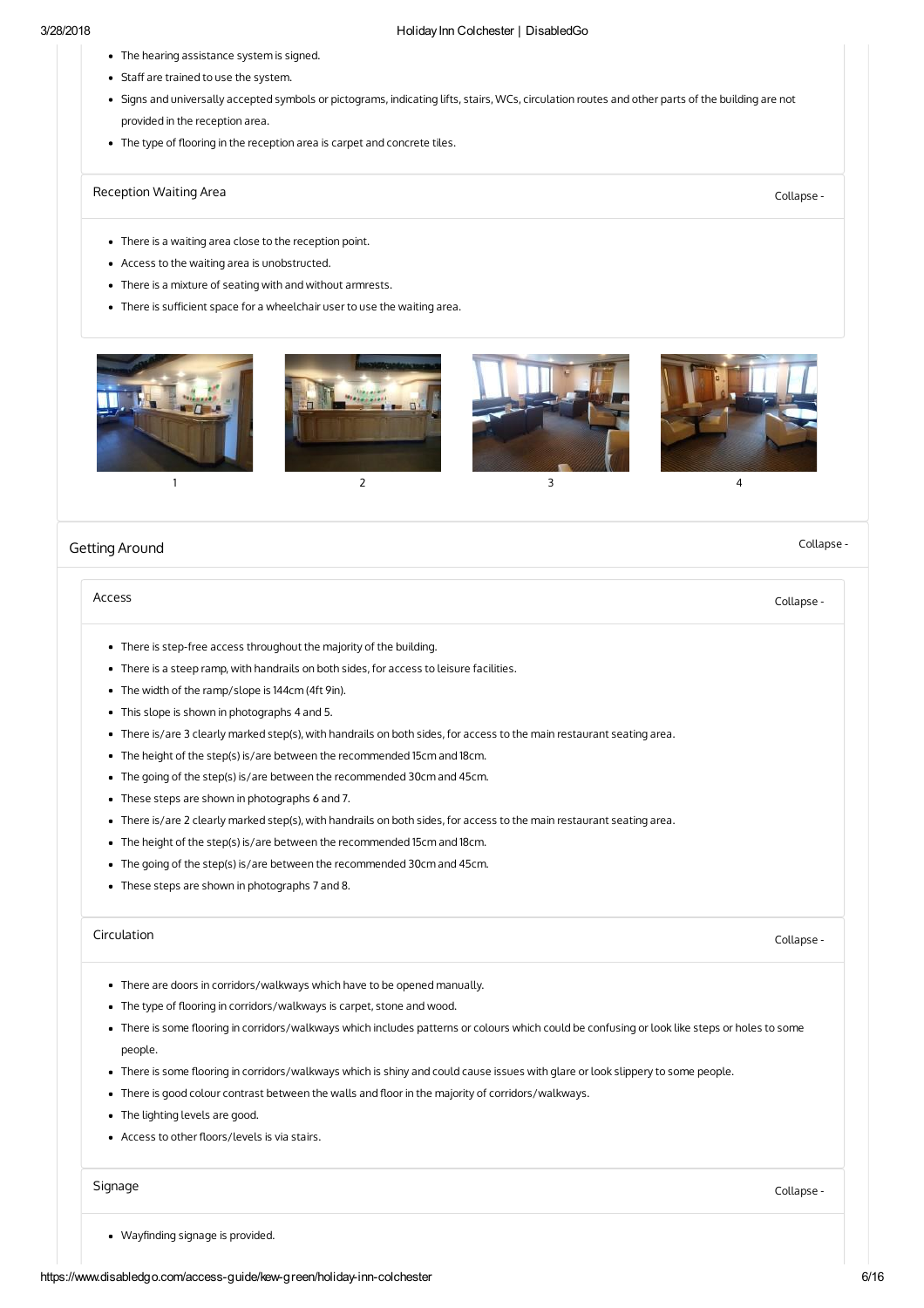The colour, design and typeface of signs is consistent throughout the building.

Audio [Collapse](#page-6-1) -

- <span id="page-6-1"></span>This venue does play background music in public areas.
- Music is played in the restaurant/bar area.









# Eating and Drinking [\(Restaurant/Bar\)](#page-6-0) example and Drinking (Restaurant/Bar) collapse -

- <span id="page-6-0"></span>The following information is for the restaurant/bar.
- The restaurant/bar is located on the ground floor, to the right as you enter via the hotel entrance.
- There is step-free access, via lift, to the restaurant/bar.
- Full table service is available.
- Food and/or drinks can be ordered from the service counter.
- The height of the service counter is high (110cm+).
- There is not a lowered section of the counter.
- There is not a hearing assistance system.
- There is step-free access, via lift, within the restaurant/bar.
- There is ample room for a wheelchair user to manoeuvre.
- This area does play background music.
- The type of flooring in this area is carpet and wood.
- $\bullet$  No tables are permanently fixed.
- No chairs are permanently fixed.
- Some chairs have armrests on both sides.
- The nearest table is approximately 6m from the entrance/opening.
- The nearest table is approximately 2m from the till/counter.
- The distance between the floor and the lowest table is 66cm.
- The distance between the floor and the highest table is 71cm.
- Plastic/takeaway cups are available.
- Plastic/takeaway cutlery is not available.
- Drinking straws are available.
- Children are welcomed in the bar area.
- There are hand held menus available.
- Menus are not available in Braille.
- Menus are not available in large print.
- Picture menus are not available.
- Menus are clearly written.
- Menus are presented in contrasting colours.
- The type of food served here is a modern bar menu.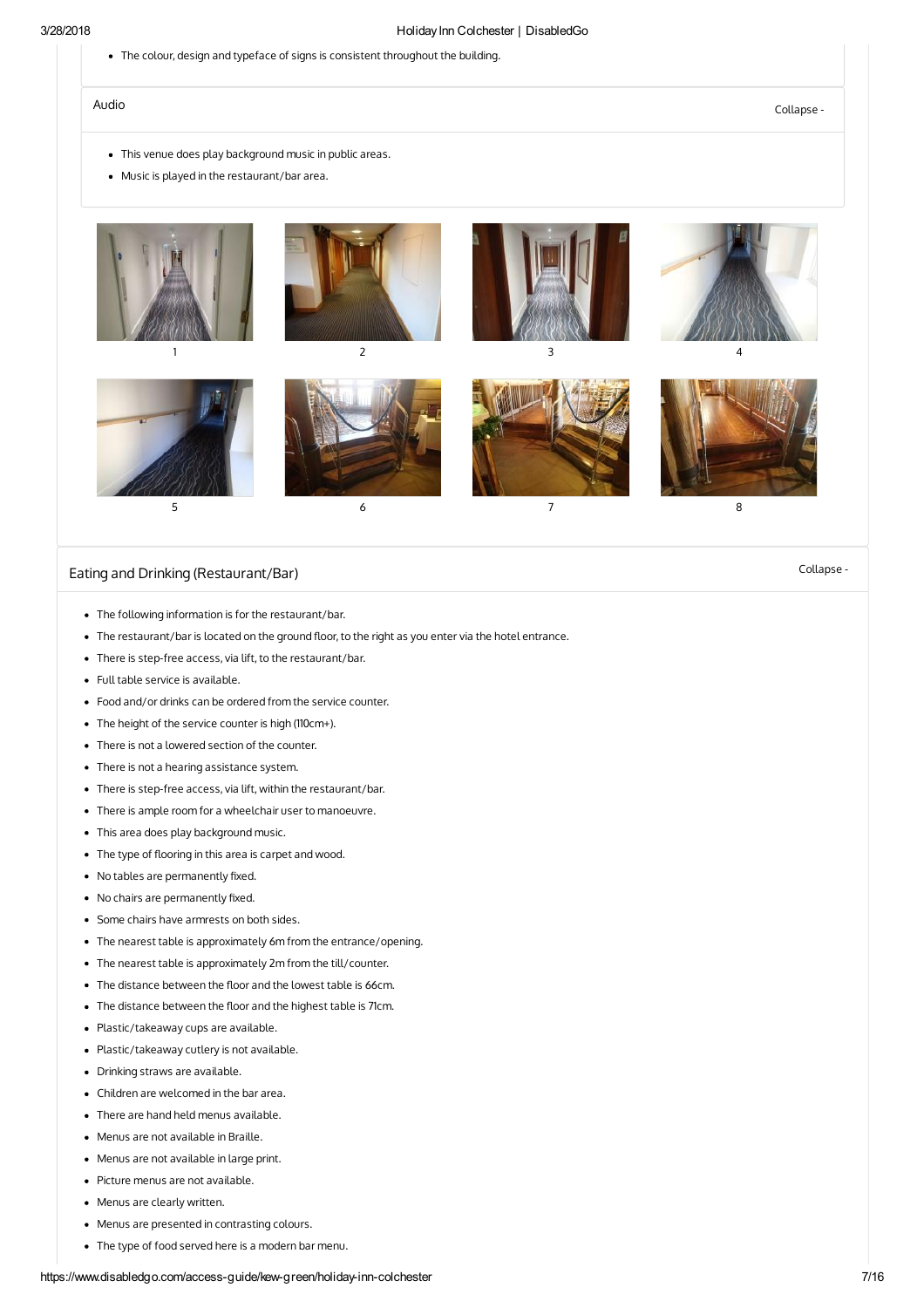- The lighting levels are varied.
- Access to the additional seating area is via 3 medium height steps.

#### [Comments](#page-7-1) Collapse -

<span id="page-7-1"></span>Breakfast is served in the restaurant area and is self-service.





# Lift [\(Restaurant](#page-7-0) Lift - Additional Seating) Collapse -

- <span id="page-7-0"></span>There is a lift for public use.
- The lift is located on the right as you enter the hotel entrance.
- The lift is clearly visible from the entrance.
- The lift is approximately 3m (3yd 10in) from the hotel entrance.
- The lift is a platform lift.
- The platform lift accesses a small level change.
- Clear signs indicating the facilities on each floor are not provided on lift lobby landings.
- There is a clear level manoeuvring space of 150cm × 150cm in front of the lift.
- Lift doors do not contrast visually with lift lobby walls.
- The external controls for the lift are not within 90cm 110cm from the floor.
- The colour contrast between the external lift controls and the control plate is good.
- The colour contrast between the external lift control plate and the wall is good.
- The clear door width is 95cm (3ft 1in).
- The dimensions of the lift are 82cm x 120cm (2ft 8in x 3ft 11in).
- There are no separate entry and exit doors in the lift.
- There is not a mirror to aid reversing out of the lift.
- There is not a list of floor services available within the lift.
- $\bullet$  The lift does not have a visual floor indicator.
- The lift does not have an audible announcer.
- The controls for the lift are within 90cm 120cm from the floor.
- There is not a hearing loop system.
- The lift does not have Braille markings.
- The lift does not have tactile markings.
- The lighting levels in the lift are good.





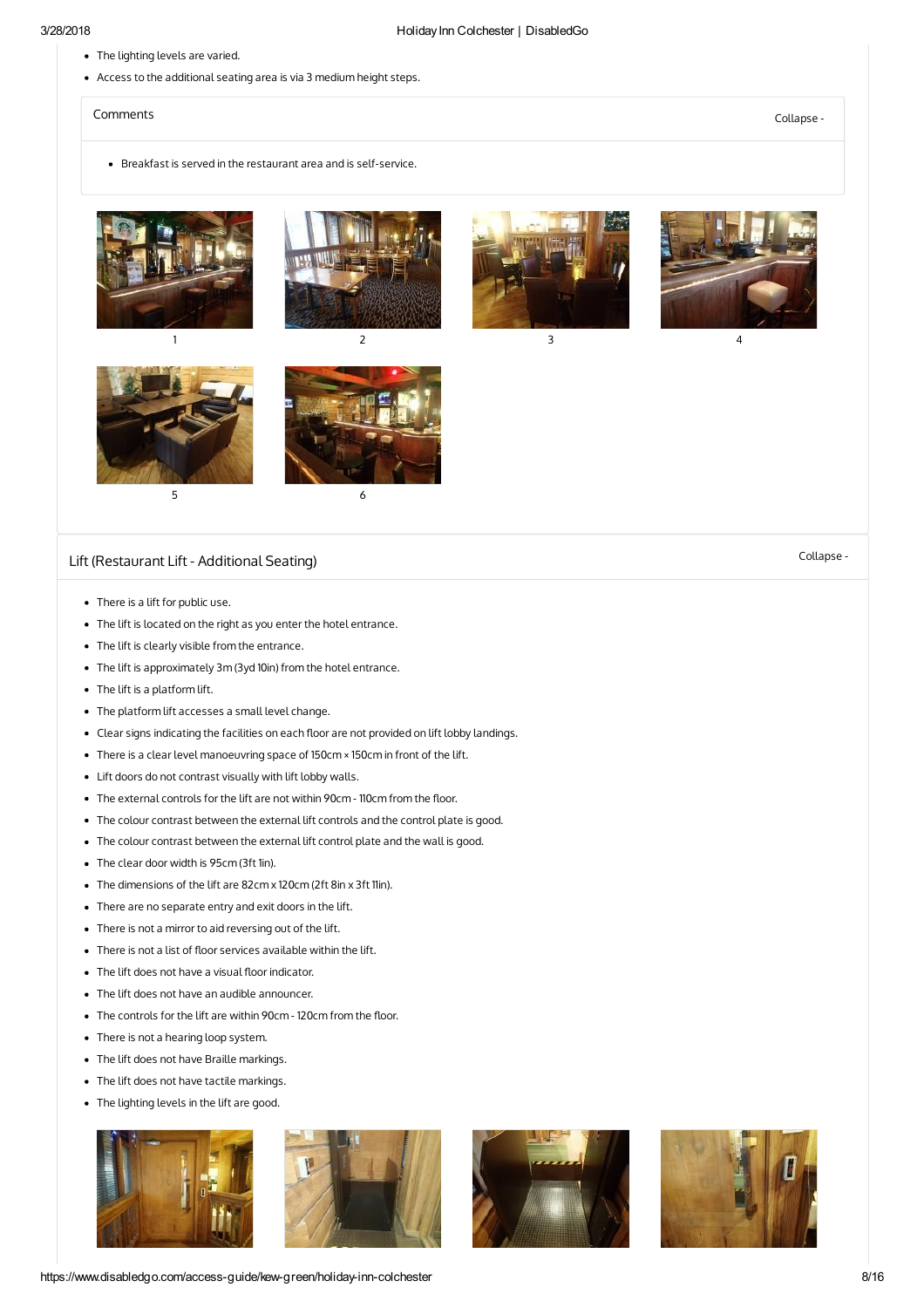#### 3/28/2018 HolidayInn Colchester | DisabledGo

|  | $\overline{2}$ and $\overline{3}$ and $\overline{4}$ |  |
|--|------------------------------------------------------|--|
|  |                                                      |  |

# Conference / Meeting Facilities [\(Priory-Helana](#page-8-0) Suite) Collapse - Collapse - Collapse -

- <span id="page-8-0"></span>Conference/meeting facilities are available.
- The conference/meeting facilities are located on the ground floor, opposite reception.
- There is step-free access to the conference/meeting facilities.
- The door opening width(s) is/are 75cm+ for the room(s).
- There is a hearing assistance system for the room(s).
- There are no chairs with armrests on both sides within the room(s).
- There is sufficient space for a wheelchair user to manoeuvre within the room(s).
- The lighting levels in the room(s) are good.



# <span id="page-8-1"></span>[Conference](#page-8-1) / Meeting Facilities (Gilberd Room) Collapse -

- Conference/meeting facilities are available.
- The conference/meeting facilities are located on the ground floor, in the corridor opposite reception.
- There is step-free access to the conference/meeting facilities.
- The door opening width(s) is/are 75cm+ for the room(s).
- There is not a hearing assistance system for the room(s).
- There is a/are chair(s) with armrests on both sides within the room(s).
- There is sufficient space for a wheelchair user to manoeuvre within the room(s).
- The lighting levels in the room(s) are good.



# [Accessible](#page-8-2) Room(s) (Rooms 101 and 139) Collapse -

<span id="page-8-4"></span><span id="page-8-3"></span><span id="page-8-2"></span>

| Accessible Room Information                                                          | Collapse - |
|--------------------------------------------------------------------------------------|------------|
| • The details in this section relates to the accessible room(s) with a lowered bath. |            |
| • This type of accessible room is located on the ground floor.                       |            |
| • There is step-free access to this type of accessible room.                         |            |
| • All accessible rooms of this type have similar specifications.                     |            |
| • Guests do not need to open a door between the entrance and the room(s).            |            |
| • The narrowest width of the corridor leading to the room surveyed was 150cm.        |            |
|                                                                                      |            |
| Bedroom Features                                                                     | Collapse - |
|                                                                                      |            |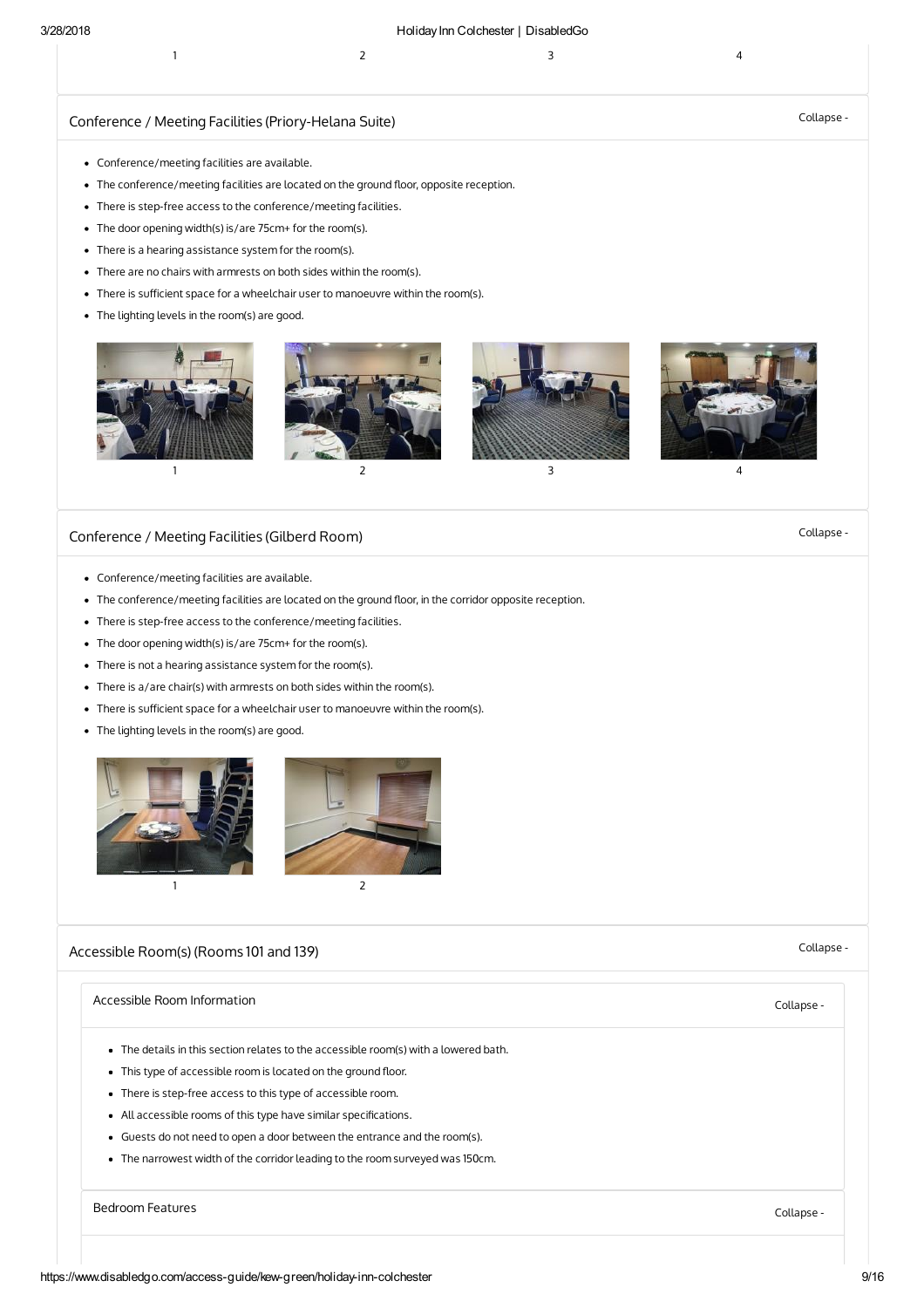- The accessible room surveyed is located on the ground floor, to the left of reception.
- The accessible room surveyed at the time of the visit was Room 101.
- There is step-free access to the accessible room surveyed.
- There is numbered signage on or near the accessible room door.
- The door is key card activated.
- The fob/card reader height is 107cm.
- The width of the door is 75cm (2ft 6in).
- There are lowered spy holes available.
- The bed type is double.
- The bed height is not adjustable.
- The height of the bed is 56cm (1ft 10in).
- $\bullet$  The measurement between the bed base and floor is 5cm (2in).
- The bed is moveable.
- The room does have an unobstructed minimum turning space of 150cm x 150cm next to the bed.
- The height of the desk is 72cm.
- The desk is not height adjustable.
- The desk knee recess has the recommended dimensions of 70cm (height) x 50cm (depth).
- The room surveyed had a desk chair with armrests, an armchair and a sofa.
- Wardrobes have been adapted to allow use from a seated position.
- Light switches are between 75cm and 120cm (4ft) from floor level.
- Electric sockets are between 40cm and 100cm (4ft) from floor level.
- The window control type(s) for the room is a/are standard lever(s).
- There is an emergency alarm in the room.
- The emergency pull cord alarm is tied up and out of reach (higher than 10cm (4") from floor).
- $\bullet$  There is a flashing fire alarm beacon within the room.
- The type of flooring is carpet.

#### Ensuite [Facilities](#page-9-0) Collapse -

- <span id="page-9-0"></span>• The ensuite door opens by sliding.
- The door weight is heavy.
- The door is locked by a twist lock.
- The width of the door to the ensuite is 79cm (2ft 7in).
- The dimensions of the ensuite are 216cm x 170cm (7ft 1in x 5ft 7in).
- The ensuite does not have an unobstructed minimum turning space of 150cm x 150cm in front of the toilet seat.
- $\bullet$  The ensuite has not got a non-slip floor.
- There is an emergency alarm within the ensuite.
- The emergency pull cord alarm is tied up and out of reach (higher than 10cm (4") from floor).
- $\bullet$  There is not a flashing fire alarm beacon within the ensuite.
- Disposal facilities are available.
- There is a/are pedal waste paper bin disposal units.
- There is a mirror.
- The mirror is not placed at a lower level or at an angle for ease of use.
- There is a shelf immediately next to or behind the toilet.
- The shelf is between 90cm and 100cm.
- There is a wash basin.
- The wash basin cannot be reached from seated on the toilet.
- The wash basin is placed higher than 74cm (2ft 5in).
- The height of the wash basin is 80cm.
- There are no vertical wall-mounted grab rails at the wash basin.
- The tap type is lever.
- There is a mixer tap.
- There is not a soap dispenser.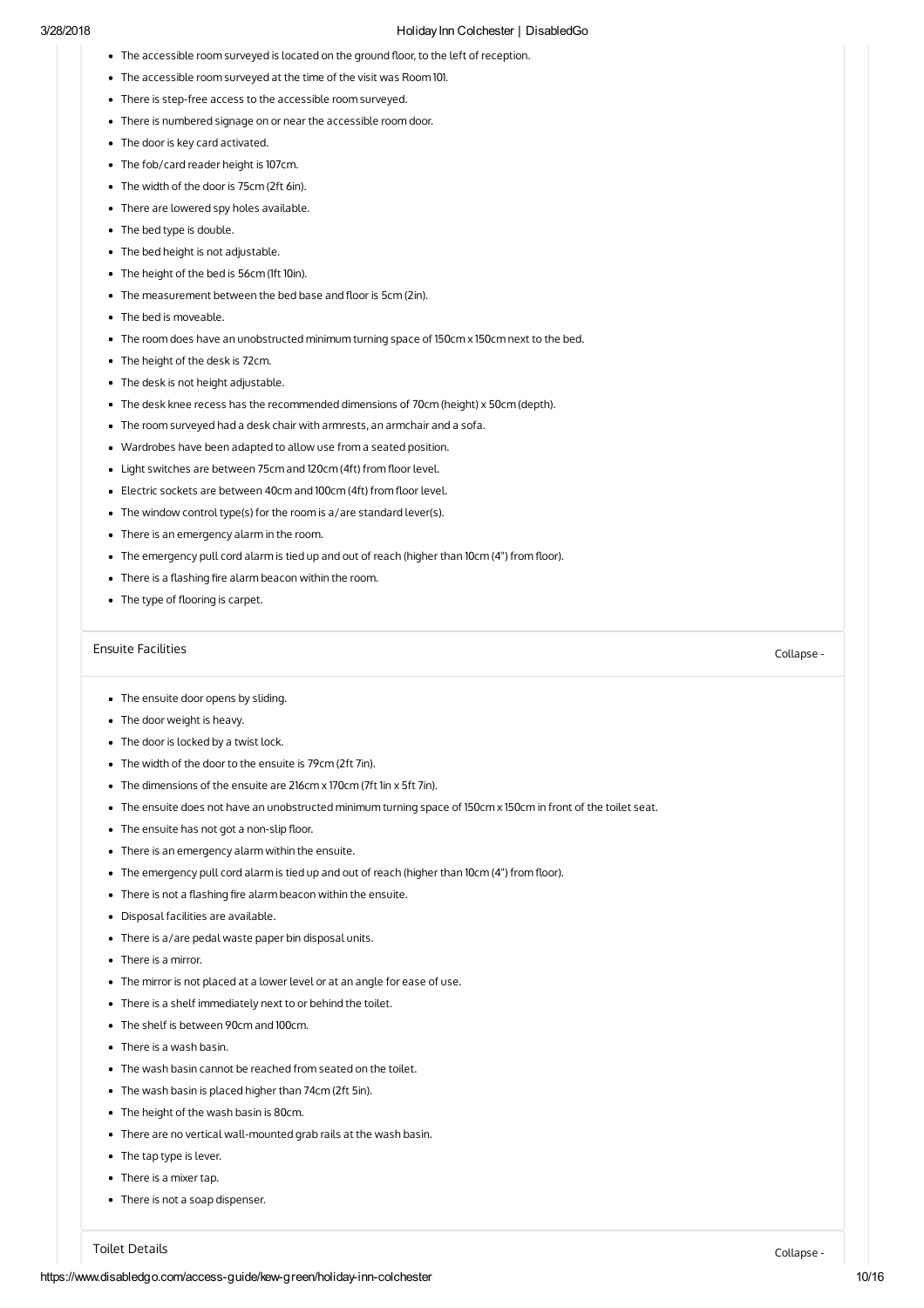- <span id="page-10-0"></span>• The height of the toilet seat above floor level is 45cm (1ft 6in).
- The toilet has a cistern.
- There is a lateral transfer space.
- As you face the toilet pan the transfer space is on the right.
- The lateral transfer space is 90cm (2ft 11in).
- $\bullet$  There is a flush on the transfer side.
- There is a spatula type lever flush.
- There are dropdown rails on both sides of the toilet.
- There is not a/are not wall-mounted grab rail(s) available.
- There is a toilet roll holder.
- The toilet roll holder can be reached from seated on the toilet.
- The toilet roll holder is placed higher than 100cm (3ft 3in).
- The height of the toilet roll holder is 107cm (3ft 6in).

#### Bath [Details](#page-10-1) Collapse -

- <span id="page-10-1"></span>The ensuite has a lowered bath.
- The height of the side of the bath from floor level is 47cm (1ft 7in).
- The tap type is lever.
- There is a mixer tap.
- There is a shower over the bath.
- $\bullet$  The shower head height is fixed.
- The shower control type is twist/turn.
- There is a/are wall-mounted grab rail(s) available for the bath.

# Colour [Contrast](#page-10-2) and Lighting Collapse - Collapse - Collapse - Collapse - Collapse -

- <span id="page-10-2"></span>The colour contrast between the external hotel room door and wall is poor.
- The colour contrast between the internal hotel room door and wall is poor.
- The colour contrast between the hotel room walls and floor is good.
- The colour contrast between the external ensuite door and wall is good.
- The colour contrast between the internal ensuite door and wall is good.
- The colour contrast between the ensuite walls and floor is fair.
- The colour contrast between the drop down rail(s) and wall is fair.
- The colour contrast between the bath wall-mounted grab rails and wall is poor.
- The toilet seat colour contrast is poor.
- The lighting levels in the room are adjustable.
- The lighting levels in the ensuite are good.









1 and  $\begin{array}{ccc} 2 & 3 & 4 \end{array}$ 





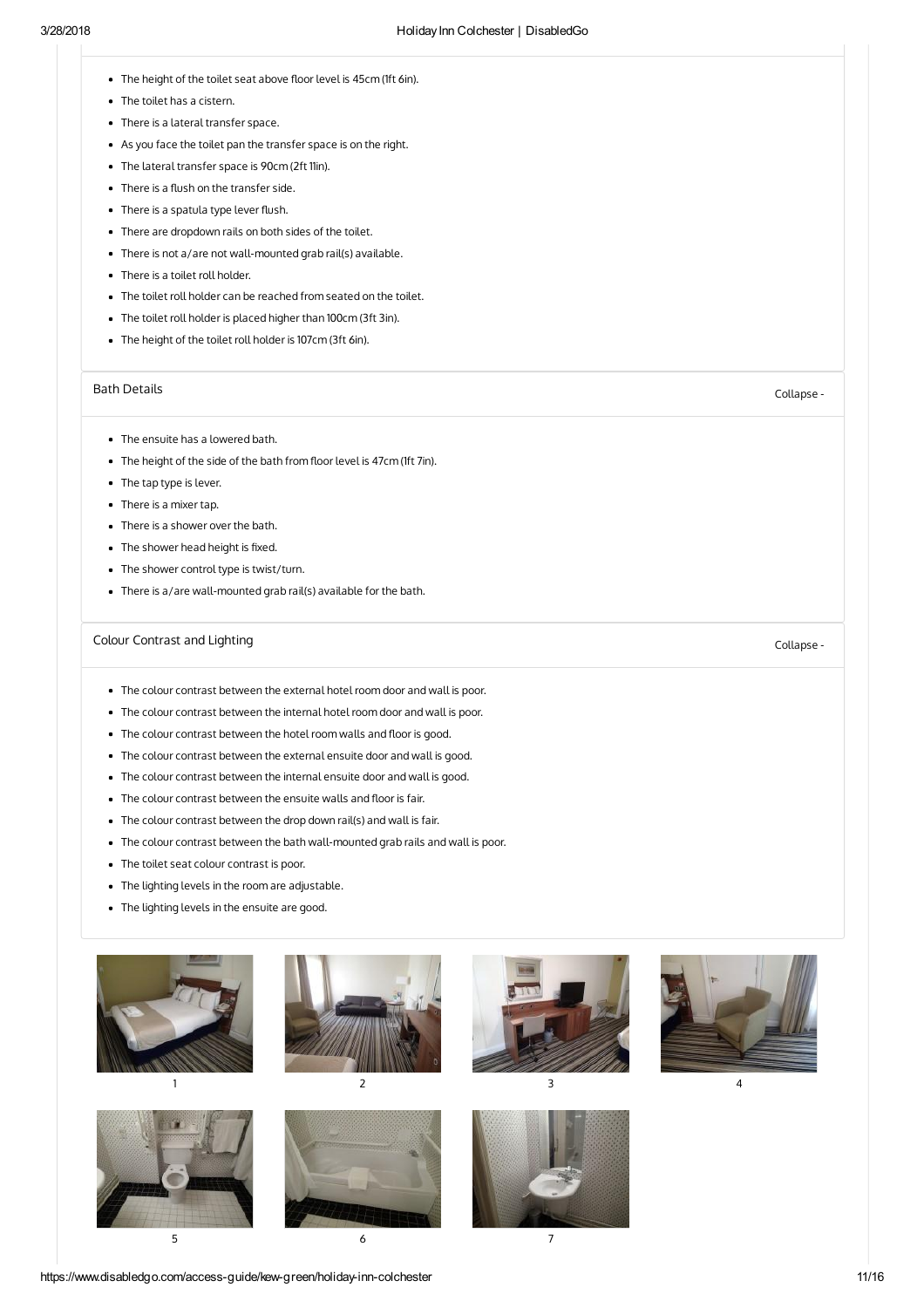# <span id="page-11-0"></span>[Standard](#page-11-0) Room(s) (Room 118) Collapse -

#### [Bedroom](#page-11-1) Features Collapse -

- <span id="page-11-1"></span>• The room surveyed is located on the ground floor, to the left of reception.
- The room surveyed at the time of the visit was Room 118.
- There is step-free access to the room surveyed.
- There is numbered signage on or near the room door.
- The width of the door is 75cm (2ft 6in).
- The bed type is double.
- The height of the bed is 55cm (1ft 10in).
- $\bullet$  The measurement between the bed base and floor is 12cm (5in).
- Light switches are not within 120cm (3ft 11in) from floor level.
- There is not an emergency alarm in the room.
- $\bullet$  There is not a flashing fire alarm beacon within the room.
- The type of facilities within the ensuite include; a toilet, a wash basin and a shower.
- The ensuite door opens inwards.
- The width of the door to the ensuite is 67cm (2ft 2in).
- There is not an emergency alarm within the ensuite.
- $\bullet$  There is not a flashing fire alarm beacon within the ensuite.
- The tap type is lever.
- There is a mixer tap.

# Colour [Contrast](#page-11-2) and Lighting Collapse - Collapse - Collapse - Collapse - Collapse -

- <span id="page-11-2"></span>The colour contrast between the external hotel room door and wall is good.
- The colour contrast between the internal hotel room door and wall is good.
- The colour contrast between the hotel room walls and floor is good.
- The colour contrast between the external ensuite door and wall is good.
- The colour contrast between the internal ensuite door and wall is poor.
- The colour contrast between the walls and floor in the ensuite is poor.
- The lighting levels in the room are adjustable.
- The lighting levels in the ensuite are good.

#### [Comments](#page-11-3) Collapse -

<span id="page-11-3"></span>There is a deep step to access the shower.



 $5$  6 6 7 8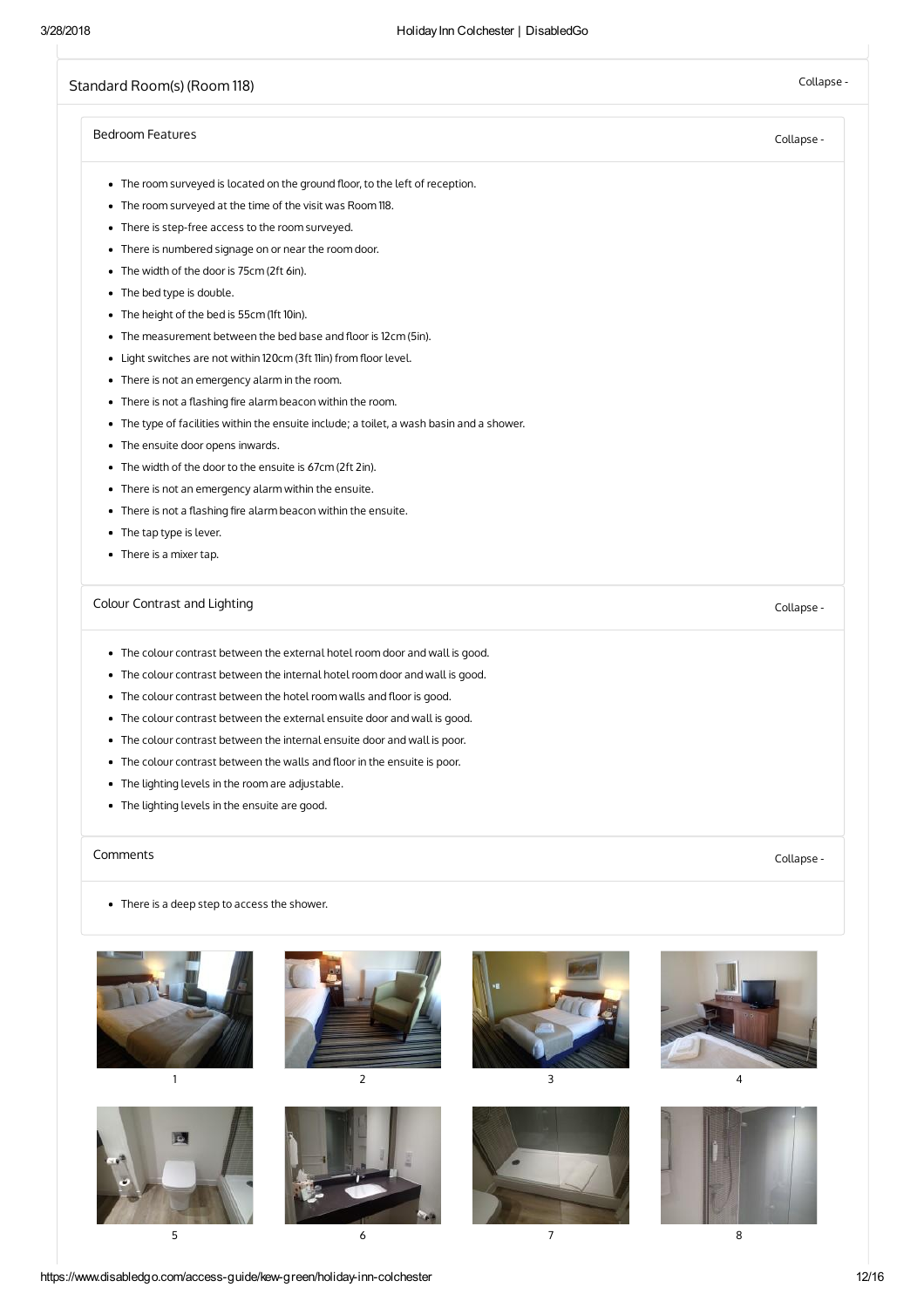# Standard Room(s) [\(Executive](#page-12-0) Room 132) Collapse -

# <span id="page-12-2"></span><span id="page-12-1"></span><span id="page-12-0"></span>[Bedroom](#page-12-1) Features Collapse - Colour [Contrast](#page-12-2) and Lighting Collapse -[Comments](#page-12-3) Collapse - • The room surveyed is located on the ground floor, to the left of reception. The room surveyed at the time of the visit was Room 132. There is step-free access to the room surveyed. There is written and numbered signage on or near the room door. • The width of the door is 76cm (2ft 6in). • The bed type is double. • The height of the bed is 58cm (1ft 11in). • The measurement between the bed base and floor is 12cm (5in). • Light switches are not within 120cm (3ft 11in) from floor level. • There is not an emergency alarm in the room.  $\bullet$  There is not a flashing fire alarm beacon within the room. The type of facilities within the ensuite include; a toilet, a wash basin and a shower. • The ensuite door opens inwards. • The width of the door to the ensuite is 67cm (2ft 2in). There is not an emergency alarm within the ensuite.  $\bullet$  There is not a flashing fire alarm beacon within the ensuite. • The tap type is lever. • There is a mixer tap. The colour contrast between the external hotel room door and wall is good. The colour contrast between the internal hotel room door and wall is poor. • The colour contrast between the hotel room walls and floor is good. The colour contrast between the external ensuite door and wall is good. The colour contrast between the internal ensuite door and wall is poor. • The colour contrast between the walls and floor in the ensuite is poor. The lighting levels in the room are adjustable. • The lighting levels in the ensuite are good. • There is a deep step to access the shower. 1 and  $\begin{array}{ccc} 2 & 3 & 4 \end{array}$

<span id="page-12-3"></span> $5$  6 6 7 8

https://www.disabledgo.com/access-guide/kew-green/holiday-inn-colchester 13/16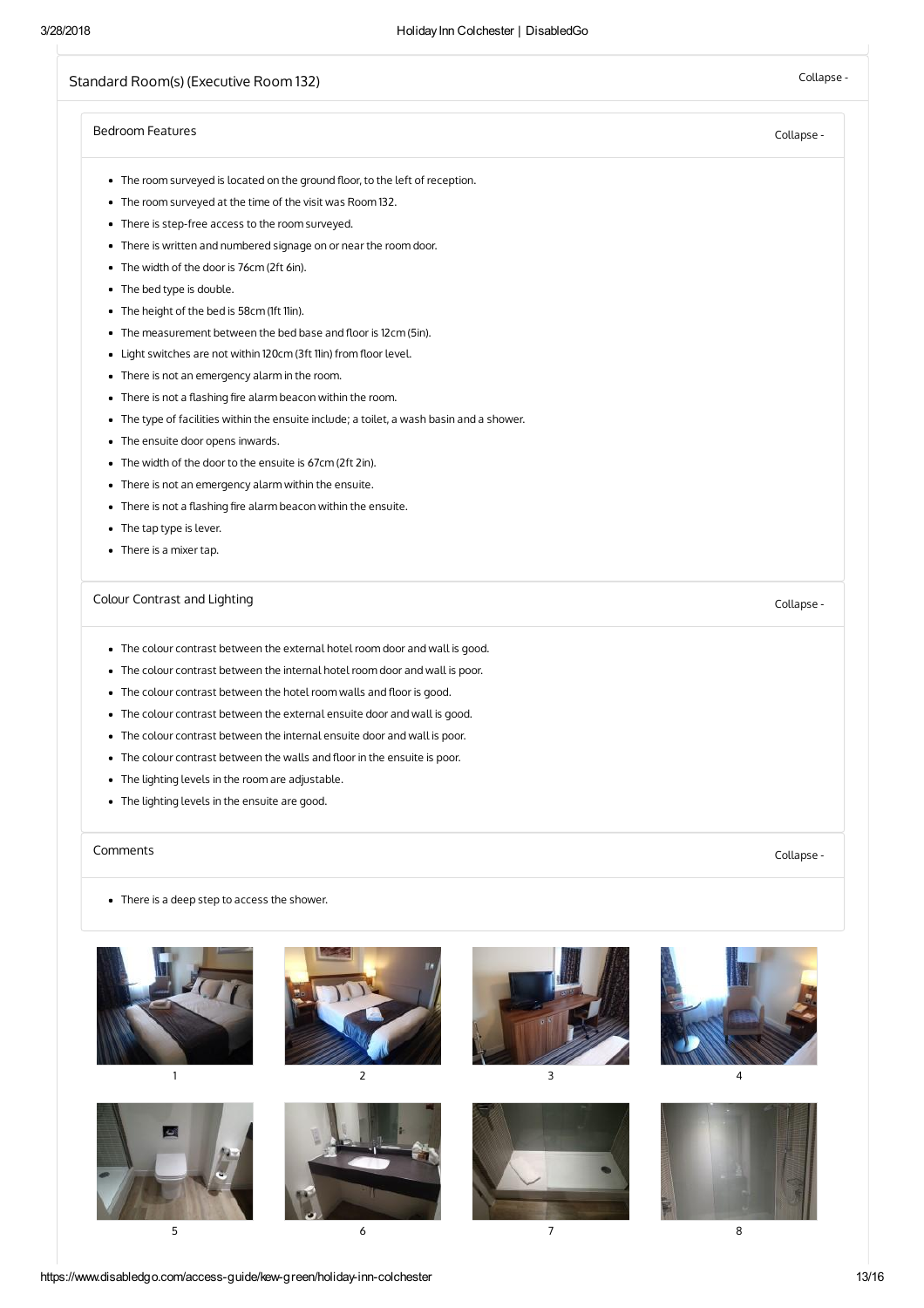# <span id="page-13-0"></span>Other [Floors](#page-13-0) Collapse -

## Stairs [Collapse](#page-13-2) -

- <span id="page-13-2"></span>• Stairs can be used to access other floors.
- The stairs are for public use.
- The stairs are located off the main hotel corridor.
- The stairs are approximately 42m from the hotel entrance.
- Signs indicating the location of the stairs are not available from the entrance.
- There are manual, heavy, double doors to enter and exit the stairwell on all floors.
- The floors which are accessible by stairs are G and 1.
- $\bullet$  There are 15+ steps between floors.
- The height of the step(s) is/are between the recommended 15cm and 18cm.
- The going of the step(s) is/are between the recommended 30cm and 45cm.
- The steps are clearly marked.
- There is a/are handrail(s) at the step(s).
- The steps have a handrail on both sides.
- Handrails are at the recommended height (90cm-100cm).
- Handrails do cover the flight of stairs throughout its length.
- Handrails are easy to grip.
- Handrails do extend horizontally beyond the first and last steps.
- There is a landing.
- Clear signs indicating the facilities on each floor are not provided on landings.
- The lighting levels at the steps are good.



# <span id="page-13-1"></span>[Accessible](#page-13-1) Toilet(s) Collapse -

There is an/are accessible toilet(s) for public use.

#### [Location](#page-13-3) and Access Collapse -

- <span id="page-13-3"></span>The accessible toilet surveyed is not for the sole use of disabled people.
- This accessible toilet is located on the ground floor, in the corridor to the left of reception.
- This accessible toilet is approximately 32m (34yd 2ft) from the hotel entrance.
- There is step-free access to the accessible toilet.

# Features and [Dimensions](#page-13-4) **Collapse** -

- <span id="page-13-4"></span>This is a shared toilet.
- A key is not required for the accessible toilet.
- There is pictorial signage on or near the toilet door.
- The door opens outwards.
- The door is heavy.
- The door is locked by a twist lock.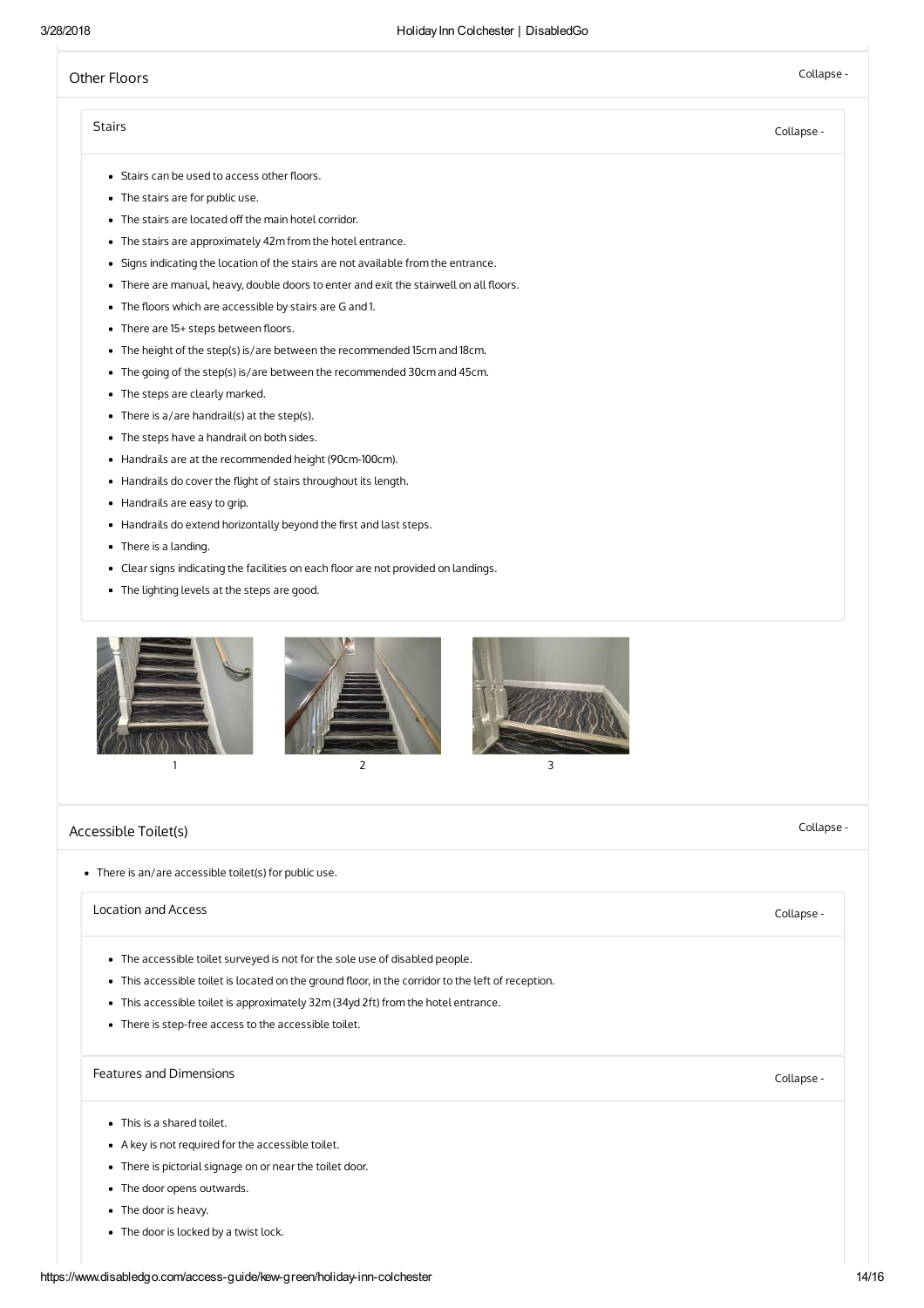- The width of the accessible toilet door is 87cm (2ft 10in).
- The dimensions of the accessible toilet are 152cm x 215cm (4ft 12in x 7ft 1in).
- The accessible toilet does not have an unobstructed minimum turning space of 150cm x 150cm.
- The toilet has not got a non-slip floor.
- The height of the light switch/pull cord is 80cm from floor level.
- There is a lateral transfer space.
- As you face the toilet pan the transfer space is on the left.
- The lateral transfer space is 84cm (2ft 9in).
- $\bullet$  There is a flush, however it is not on the transfer side.
- There is not a spatula type lever flush.
- There is a dropdown rail on the transfer side.
- There is an emergency alarm.
- The emergency pull cord alarm is not fully functional.
- $\bullet$  The alarm was out of reach (higher than 10cm (4") from floor) when surveyed.
- $\bullet$  There is not a flashing fire alarm beacon within the toilet.
- Disposal facilities are available in the toilet.
- There is a/are female sanitary, non-infectious waste and waste paper pedal bin disposal units.
- There is not a/are not coat hook(s).

#### Position of [Fixtures](#page-14-0) Collapse -

- <span id="page-14-0"></span>There is a/are wall-mounted grab rail(s) available.
- As you face the toilet the wall-mounted grab rail(s) is/are on the right.
- There is not a vertical wall-mounted grab rail on the transfer side.
- There is a horizontal wall-mounted grab rail on the opposite side of the seat to the transfer space.
- There is a mirror.
- The mirror is not placed at a lower level or at an angle for ease of use.
- There is not a shelf next to the toilet.
- The toilet has a cistern.
- The height of the toilet seat above floor level is 44cm (1ft 5in).
- There is a toilet roll holder.
- The toilet roll holder can be reached from seated on the toilet.
- The toilet roll holder is placed higher than 100cm (3ft 3in).
- The height of the toilet roll holder is 113cm (3ft 8in).
- There is a wash basin.
- The wash basin can be reached from seated on the toilet.
- The wash basin is not placed higher than 74cm (2ft 5in).
- There are vertical wall-mounted grab rails on both sides of the wash basin.
- The wash basin tap type is lever.
- There is a mixer tap.
- There is a soap dispenser.
- The soap dispenser can be reached from seated on the toilet.
- The height of the soap dispenser is 104cm.
- There is a towel dispenser.
- The towel dispenser cannot be reached from seated on the toilet.
- The towel dispenser is placed higher than 100cm (3ft 3in).
- The height of the towel dispenser is 123cm (4ft).
- There is a hand dryer.
- The hand dryer cannot be reached from seated on the toilet.
- The hand dryer is not placed higher than 100cm (3ft 3in).

## Colour [Contrast](#page-14-1) and Lighting Collapse - Collapse - Collapse - Collapse - Collapse -

<span id="page-14-1"></span>The contrast between the external door and wall is good.